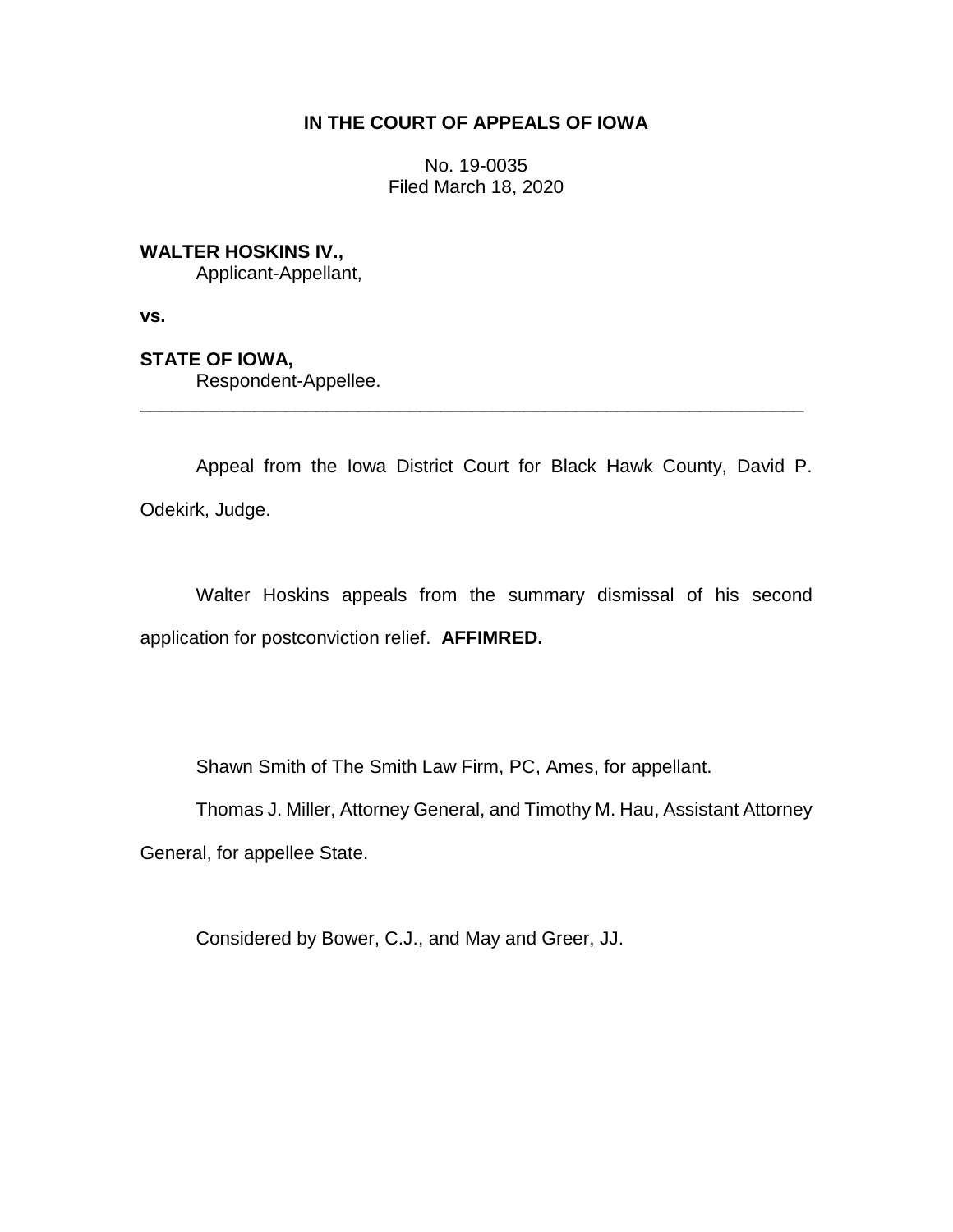### **MAY, Judge.**

Walter Hoskins appeals from the summary dismissal of his second application for postconviction relief (PCR). We affirm.

## **I. Facts and Prior Proceedings**

We previously summarized the facts of Hoskins's underlying conviction as

follows:

On the evening of July 4, 2006, Waterloo police officers noticed Walter Hoskins IV and his cousin, Daytron Wise, in front of their grandmother's house shooting off fireworks. Officers Matt McGeough and Steve Bose went to the home due to this illegal activity and because there were outstanding arrest warrants for both men. Hoskins and Wise were arrested. A search incident to arrest revealed Hoskins had \$174 in cash, Wise had \$210, and both men had cell phones on them. As they were being placed in the back of a patrol car, Hoskins yelled at the officers not to go in the house because his grandmother, Alberta Hoskins, was sleeping.

The officers knocked on the door, and then knocked on windows in an effort to alert whomever was inside that they were taking Hoskins and Wise to the police station, but no one responded. The officers then went around the outside of the house attempting to rouse someone when officer Bose saw baggies stuffed inside a detached drain pipe. He pulled out the baggies and saw several of them had corners that were missing. There was no mud or debris on the baggies. The corners of baggies are often used as packaging for illegal drugs.

The officers gathered up the fireworks in the yard and on the porch as evidence for a fireworks violation charge. From the porch, officer McGeough smelled the distinct and strong odor of marijuana. The door of the house was open, but the screen door was closed. Through the screen door officer McGeough saw a box of fireworks just inside the door. He opened the door to collect the fireworks, and saw two baggies of marijuana and a baggie of crack cocaine in a planter beside the door. The officers seized the illegal drugs.

While the officers were present, Alberta returned home. Hoskins told her not to let anyone inside the home, and she refused the officers' request to search the home. The officers had activated a recorder in the patrol car, and one of the men said, "they haven't found it yet." Hoskins had previous felony convictions for drugdealing in 2004. In April and May of 2006, officer McGeough had received information of drug dealing by Hoskins in Waterloo.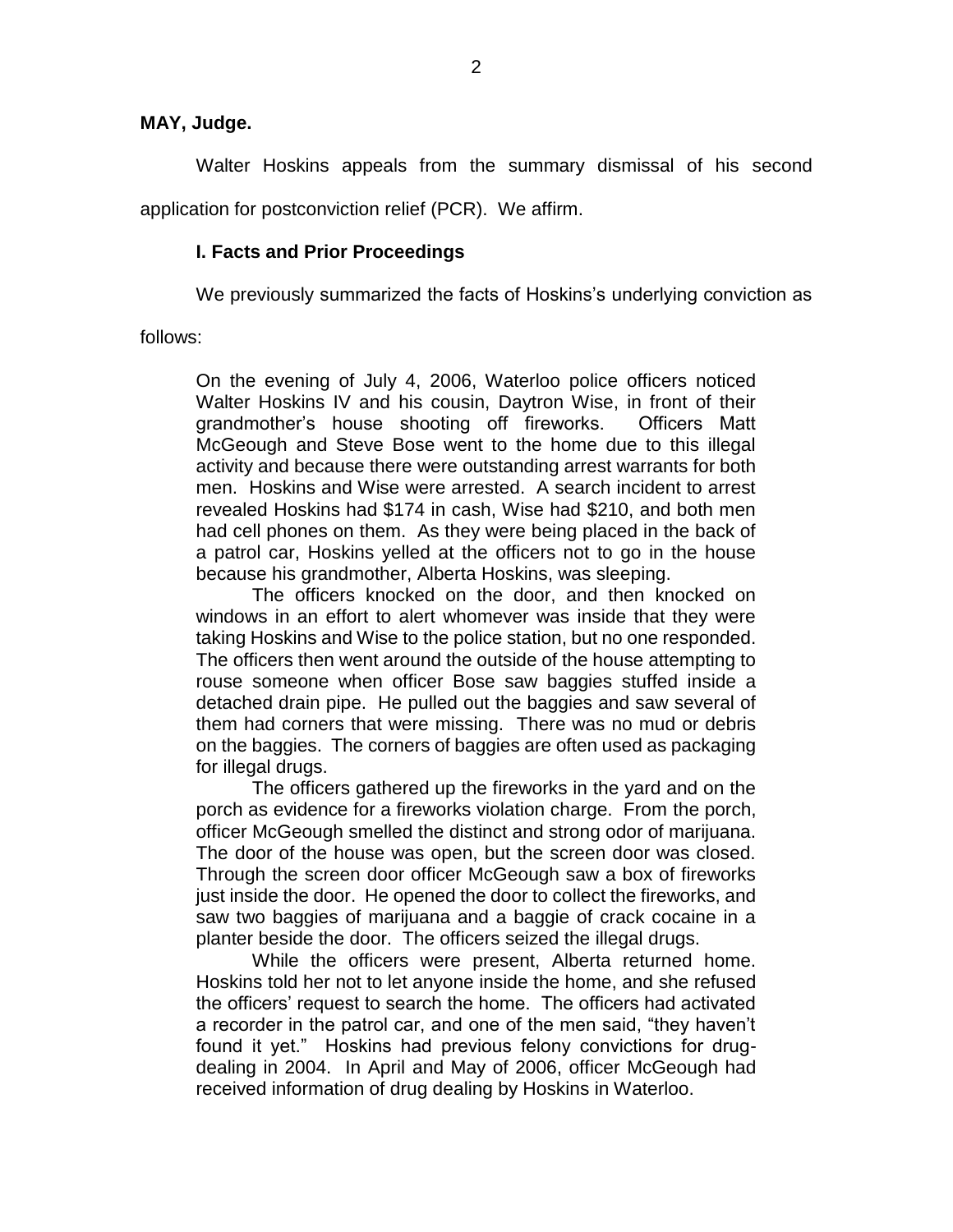Sergeant Mark Meyer of the Tri-County Drug Task Force prepared an application for a search warrant of the house. A judge signed the search warrant. A search was conducted on July 5, 2006, which revealed large quantities of crack cocaine and marijuana, scales, cell phones, and baggies with torn corners.

*State v. Hoskins*, No. 07-0677, 2008 WL 1887314, at \*1 (Iowa Ct. App. Apr. 30, 2008).

In April 2007, Hoskins was convicted of possession of a controlled substance (cocaine) with intent to deliver, failure to affix a drug tax stamp, and possession of marijuana. On direct appeal, this court affirmed his conviction and sentence (except for a DARE surcharge). *Id.* at \*7.

Hoskins then pursued his first PCR action. He alleged, among other things,

his trial counsel was ineffective for failing to challenge the sufficiency of the

evidence. *Hoskins v. State*, No. 10-0902, 2012 WL 470230, at \*3 (Iowa Ct. App.

Feb. 15, 2012). The PCR court denied Hoskins's application. This court affirmed

the PCR court. *Id.* at \*7. Our opinion detailed the evidence inculpating Hoskins:

Police obtained a search warrant and searched Alberta's house, located at 439 Adams Street in Waterloo in the early morning hours of July 5, 2006. While searching the house, officers seized a great deal of the evidence from a bedroom in the northwest corner of the house. On the floor in the bedroom, officers—with the assistance of a dog—found a clear plastic bag with marijuana in it, on top of a wooden box.

Officers also encountered a large, green, plastic storage tote. Inside the storage tote, officers discovered a shoebox. The shoebox contained several clear plastic bags, filled with large, white chunks of a substance—crack cocaine. Among the items underneath the shoebox in the storage tote were a gun holster, a gold and black plastic bag with "quite a number of bullets and a box of ammunition," and a plastic glove. There was also a pair of plastic gloves on the bedroom floor. Officer McGeough stated the plastic gloves were significant because they are worn to keep fingerprints from getting on material. He also characterized the gun holster and bullets as common among people with large quantities of narcotics.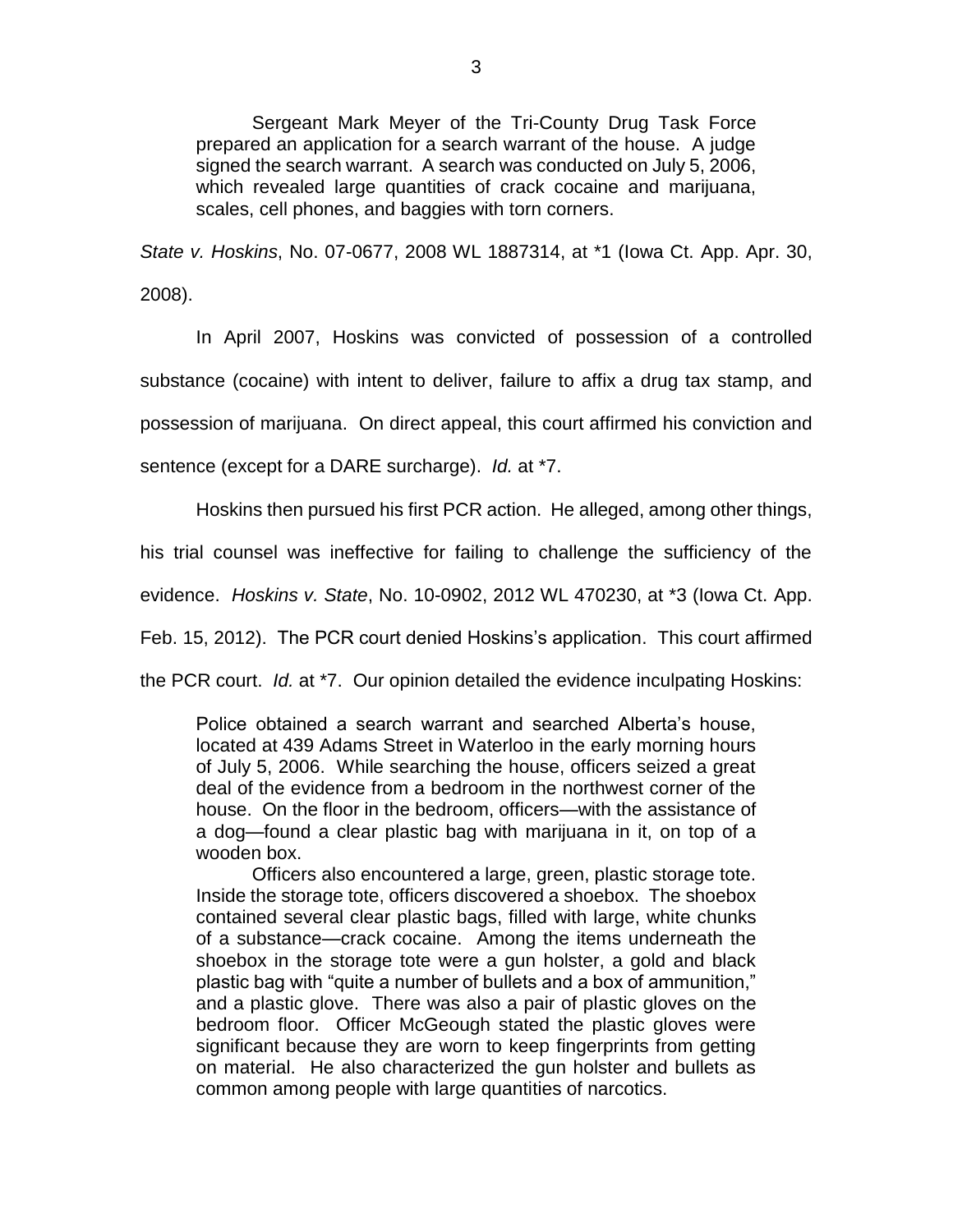Two safes were found in the room. On an end table were a cell phone and a razor blade. Officer Matt McGeough testified that "[a]fter the crack has been hardened into chunks, [drug dealers] frequently use razor blades to kind of chip away and cut away the dosage units." Several more cell phones were found during the search. Officer Mark Meyer testified that cell phones are very transient in the crack cocaine business and it is common to see several different cell phones when people are dealing a quantity of drugs similar to this case.

A box protruding from a laundry basket also contained a large amount of clear plastic bags; at least two more boxes of clear plastic bags were found on the floor. Officer McGeough described the amount of clear plastic bags that were found as a "large amount." Officer Meyer described the quantity of baggies as "huge," adding, "I think there were more plastic baggies with the corners missing in this case than I have seen in almost any other [case] I have worked on and I have worked on a lot." Two small digital scales were found on an end table in the bedroom, with a much larger one found in a shoebox. Officer McGeough explained the scales were significant because when larger amounts of crack cocaine are found, scales are used to weigh out the larger quantities into smaller units to package and sell. Officers also found three bottles of supplements, which Officer McGeough explained, "are used to cut with the cocaine once it's being cooked up to turn into crack."

Officers also found a box from "Inner Security Products," sent to "Walter Hoskins" at the 439 Adams Street address. Inner Security Products sells body armor and bullet-proof vests. A bullet-proof vest was found in the northwest bedroom by the closet. It was noted by Officer McGeough that finding bulletproof vests or body armor is consistent with the quantity of narcotics and ammunition found in cases such as this one. In a second blue storage tote, officers found another cell phone.

In addition to the drug paraphernalia, officers found letters, documents, and paperwork belonging to Hoskins and Wise in the house. On the bed in the same northwest bedroom where the marijuana, crack cocaine, and drug paraphernalia were found, was a letter from the City of Waterloo, dated June 16, 2006, and addressed to "Walter Hoskins IV." The letter was addressed to 221 Cutler Street, Waterloo. A Nextel cell phone invoice for Wise, dated October 12, 2005, was found lying on top of clothes in a laundry basket. Under the letter was an envelope addressed to Wise at 439 Adams Street, postmarked September 24, 2005. Among the items listed in the Waterloo Police Department's "Property Tag Summary Report" are miscellaneous letters and papers belonging to Hoskins, which were found in the northwest bedroom. Additional documents belonging to Hoskins and Wise were found in the kitchen. Hoskins's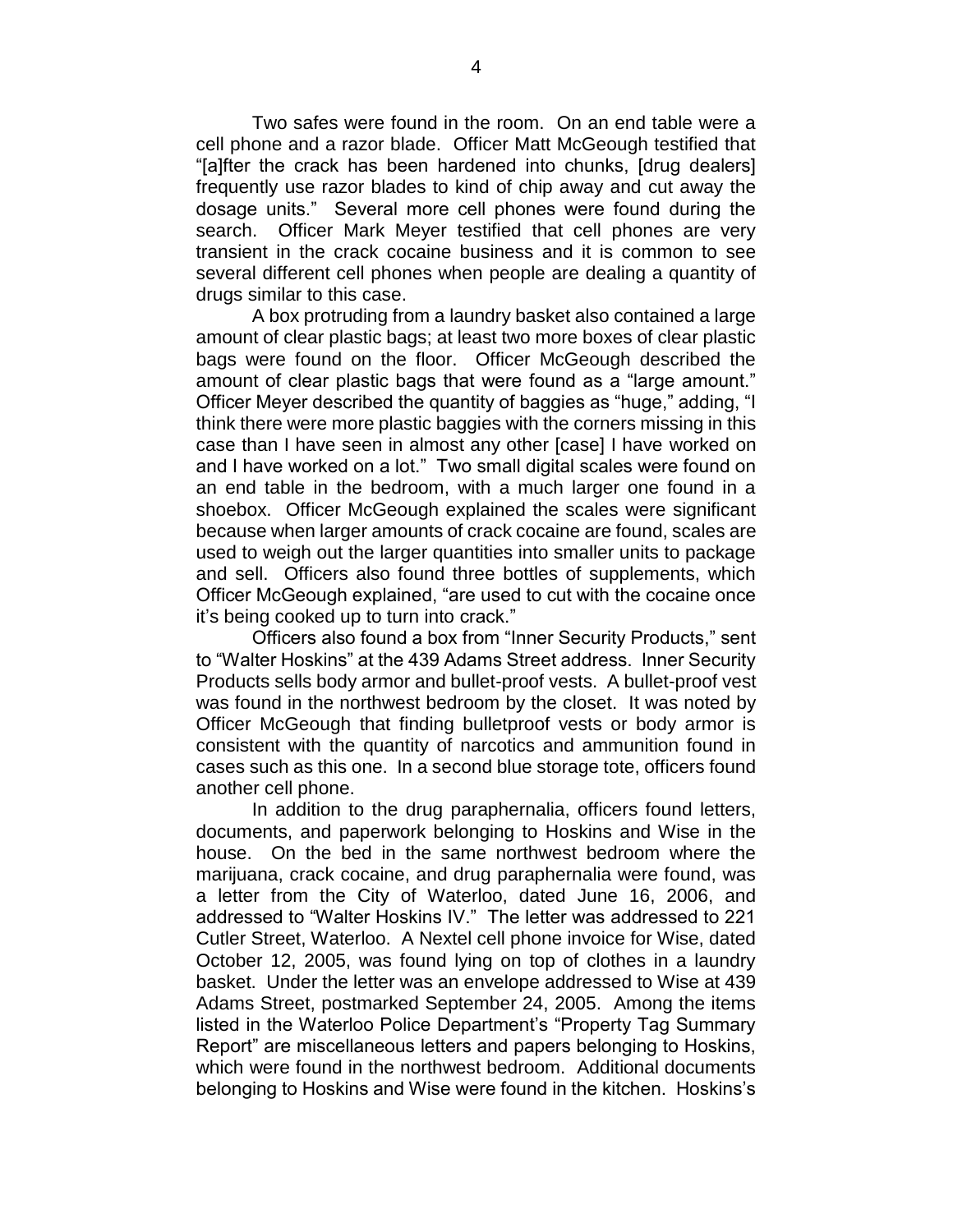grandmother, Alberta, testified that on occasion, Hoskins and Wise stayed overnight at the house.

*Id.* at \*4–5.

Next Hoskins sought federal habeas corpus relief. He was unsuccessful.

*Hoskins v. Fayram*, No. 13-CV-35-LRR, 2014 WL 4988043, at \*15 (N.D. Iowa Oct.

7, 2014).

Hoskins then filed this case, his second PCR action. Hoskins relies on an

affidavit from Wise, his cousin and co-defendant from the criminal trial. It is dated

October 30, 2017. It states as follows:

I Daytron Wise, states that the following is true and accurate to the best of my knowledge:

On July 4th, 2006 I arrived at my grandmother's house at approximately 7:30. When I arrived at the house there was no one there so I took the shoe box that contained drugs and stashed it inside of a green tote that I kept some of my clothes in. I felt safe putting it there because I knew no one would enter the room without my permission since I was the one that often slept there, and kept my clothes in there.

About an hour later, around 8:30 my cousin Walter Hoskins came to the house and we sat outside talking and smoking. The police arrived a little while later and we both were arrested and put in the back of the same car. At that point I realized that I had put drugs in the plant next to the door, so I became concerned and told Walter about the drugs in the plant. We were taken down to the police station and put in a holding cell together. Officer McGeough questioned us and told me that they were getting a warrant. I never said anything to Walter about the other drugs in the tote because I did not want Walter to tell on me.

The police searched the house and found the drugs that were in the tote. I never told Walter that the drugs were in the house, and because we were co-defendants in the same trail my lawyer told me that I could not tell the judge that Walter did not have anything to do with the drugs, or had any knowledge of them, because that would automatically make me look guilty. I asked her to try to get me a good plea that would get the charges against Walter dropped and she told me that they wanted him regardless so it was best for me to not say anything or we both would be in prison for a long time.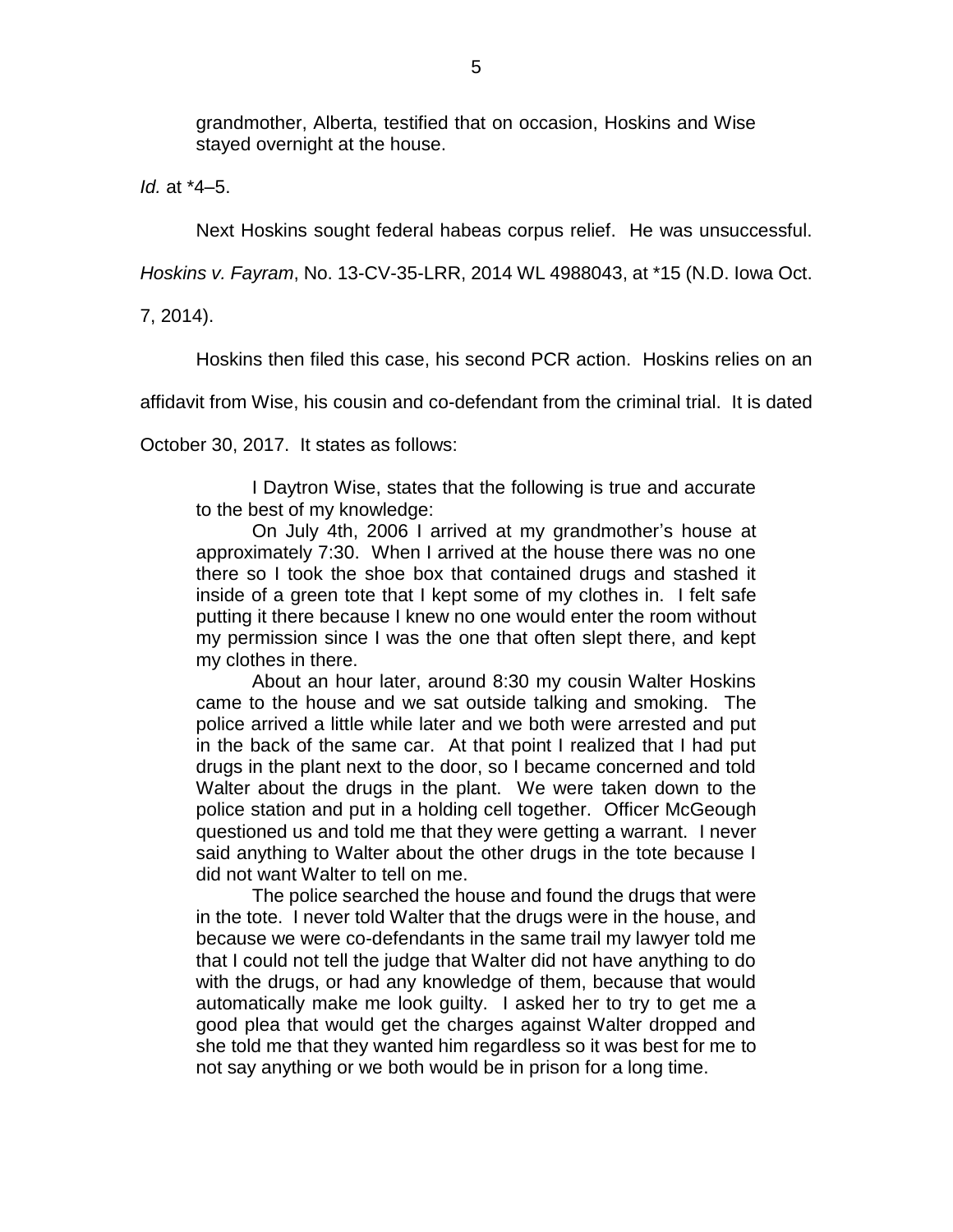Its been 11 years and my conscious cannot let me continue to let a person that is innocent sit in jail for something that I am responsible for. At the time I was afraid with that being my first time in real trouble and I did not want to go against my lawyer's advice. Now I just want the truth to come out so that I can have this weight lifted off me. I am willing to take a lie detector about the drugs being mine as well.

The State filed a motion to dismiss, arguing the statute of limitations had passed. Hoskins resisted. Following a hearing, the PCR court entered an order dismissing Hoskins's PCR application. Relying on *Jones v. Scurr*, 316 N.W.2d 905, 907 (Iowa 1982), the court concluded Hoskins could not prevail on a newlydiscovered-evidence theory because Hoskins "was aware of the potential defense that the drugs belonged to Mr. Wise at the time of trial." In the alternative, the PCR court also concluded that, even if Wise would have "offered the testimony set forth in his affidavit" at trial, it "would not have changed the result" given the "overwhelming" evidence of Hoskins's guilt.

Hoskins now appeals.

### **II. Scope and Standard of Review**

"Postconviction proceedings are law actions ordinarily reviewed for errors of law." *Harrington v. State*, 659 N.W.2d 509, 519 (Iowa 2003) (citation omitted). "This includes summary dismissals of applications for postconviction relief." *Castro v. State*, 795 N.W.2d 789, 792 (Iowa 2011).

#### **III. Discussion**

The State contends this case is controlled by *Jones*. We agree.

In *State v. Jones*, a grand jury had indicted three men—Jones and his halfbrothers, White and Daniels—for the murder of a man named Wright. 271 N.W.2d 761, 763 (Iowa 1978). The State alleged Wright "was cornered, shot, and killed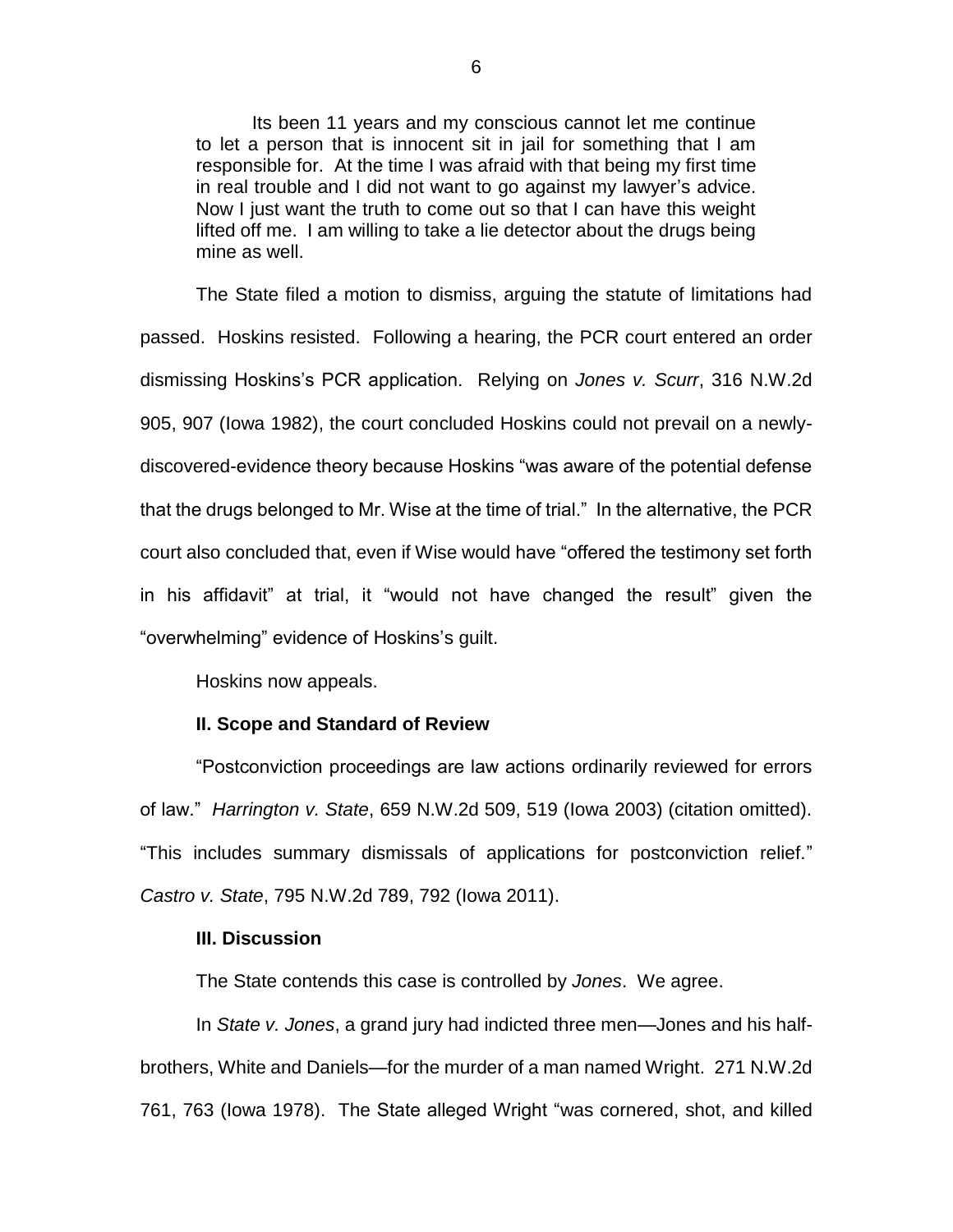after he ran from a friend's house into an alley." *Jones*, 316 N.W.2d at 906. At his trial, Jones testified to his own innocence. *Id.* at 908. Indeed, he "testified that he had not chased or struck the victim and that he had attempted to dissuade the codefendants, his half-brothers, from harming the victim." *Id.* Even so, Jones was found guilty of first-degree murder.

At his PCR hearing, Jones "presented two items of potentially exculpatory evidence." *Id.* at 906.

The first was the testimony of a codefendant, [White], that he shot and killed [Wright] *even though Jones had tried to talk him out of it*. This testimony was not presented at Jones'[s] trial. It also was not presented in support of his motion for a new trial *because White exercised his fifth-amendment privilege against self-incrimination*. The second item of potentially exculpatory evidence was a deposition of a second codefendant, [Daniels]. Daniels stated that he had chased the victim and struck him with his cane, *and that Jones had done neither of these things*. The Daniels evidence was not presented at Jones'[s] trial or at the hearing on the motion for new trial *because Daniels was then a fugitive*.

*Id.* at 906–07 (emphasis added).

The PCR court concluded the White and Daniels evidence "was not newly discovered." *Id.* at 907. For this and other reasons, the court denied relief. *Id.*

Jones appealed. Our supreme court framed the issue on appeal as "whether evidence that is unavailable at trial, in this case due to the exercise by one codefendant of his fifth-amendment privilege against self-incrimination and due to the fugitive status of the other codefendant, is newly discovered when it becomes available after judgment." *Id.* at 908. "Other jurisdictions," the court noted, "are in disagreement on the resolution of this issue." *Id.* While "[s]ome jurisdictions find such evidence is newly discovered," other jurisdictions "do not find that unavailable evidence becomes newly discovered upon becoming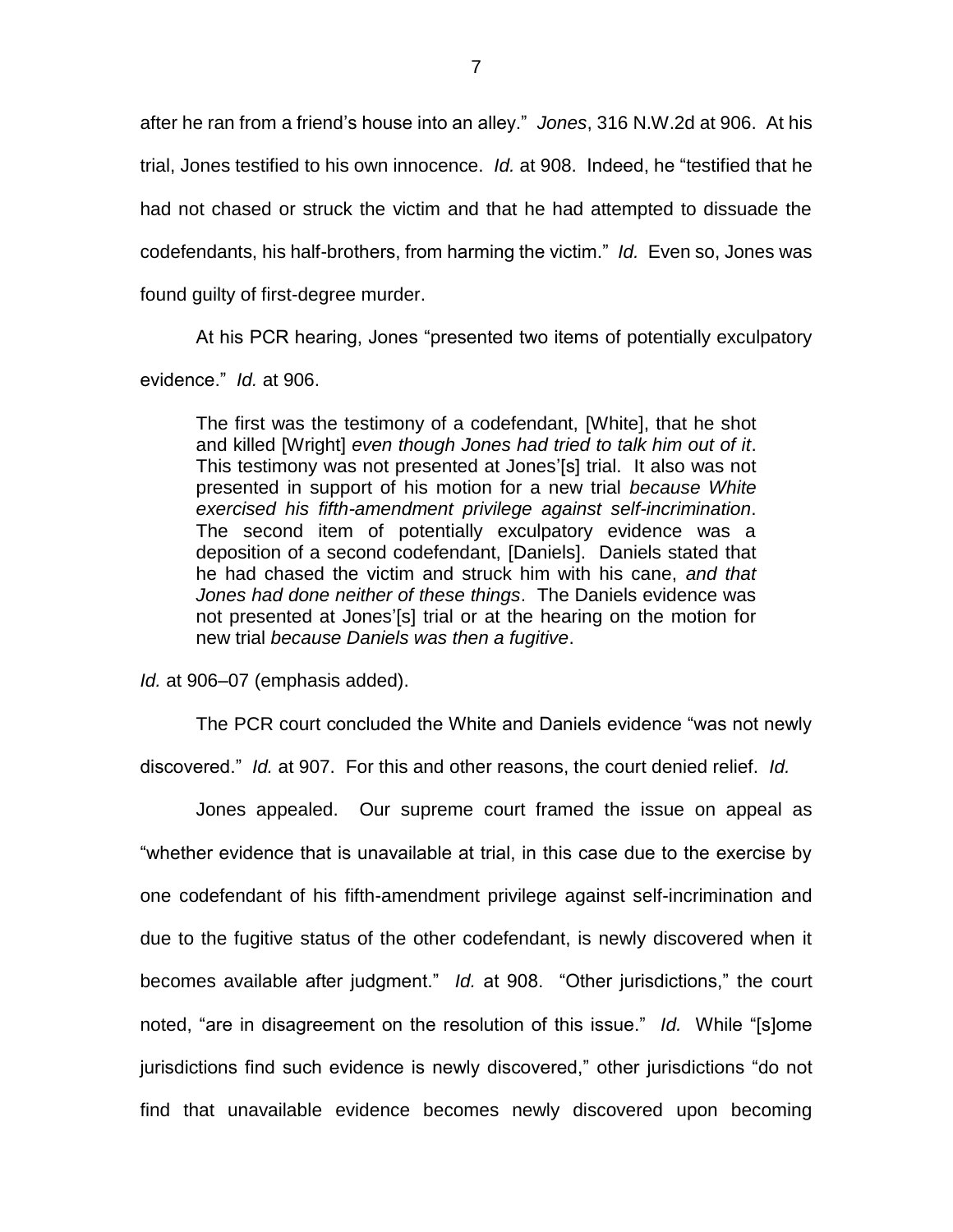available." *Id*. at 908–09. Ultimately, our court sided with the "latter line of

authority":

We find that the latter line of authority, holding that exculpatory evidence that was unavailable, but known, at the time of trial is not newly discovered evidence, represents the better resolution of this issue. The requirement that evidence be newly discovered is intended to bring finality to litigation. Motions for new trials on the basis of newly discovered evidence are looked upon with disfavor because they do upset an end to litigation.

"[I]t is not unusual for one of two convicted accomplices to assume the entire fault and thus exculpate his co-defendant by the filing of a recanting affidavit." In a case such as the present one, the already convicted codefendants have nothing to lose by making statements that exculpate defendant. We find that such statements should not automatically be allowed to interfere with the finality of the underlying trial. Otherwise, the underlying trial would always be tentative unless all codefendants and alleged accomplices testified fully at that trial. The evidence here, although unavailable, was known to defendant, and cannot be considered newly discovered.

*Id.* at 910 (alteration in original) (citations omitted).

So the *Jones* court held that the White and Daniels evidence "although

unavailable, was known to defendant, and cannot be considered newly

discovered."<sup>1</sup> *Id.*

 $\overline{a}$ 

<sup>1</sup> We have considered whether the holding in *Jones* was undermined by the supreme court's holding in *Schmidt v. State*, 909 N.W.2d 778, 781 (Iowa 2018) ("We now hold the Iowa Constitution allows freestanding claims of actual innocence, so applicants may bring such claims to attack their pleas even though they entered their pleas knowingly and voluntarily."). We do not believe it was. For one thing, the *Schmidt* majority did not mention *Jones*. Also, while *Schmidt* was decided in March 2018, *Moon v. State*, 911 N.W.2d 137 (Iowa 2018), was decided a month later. While *Moon* distinguished *Jones*, *Moon* gave no hint that *Jones* was no longer good law. *See Moon*, 911 N.W.2d at 151. Indeed, if *Jones* were not the law, there would have been no reason to distinguish it. So we consider *Jones* binding. *See State v. Hughes*, 457 N.W.2d 25, 28 (Iowa Ct. App. 1990) (reiterating the court of appeals does not overrule supreme court cases).